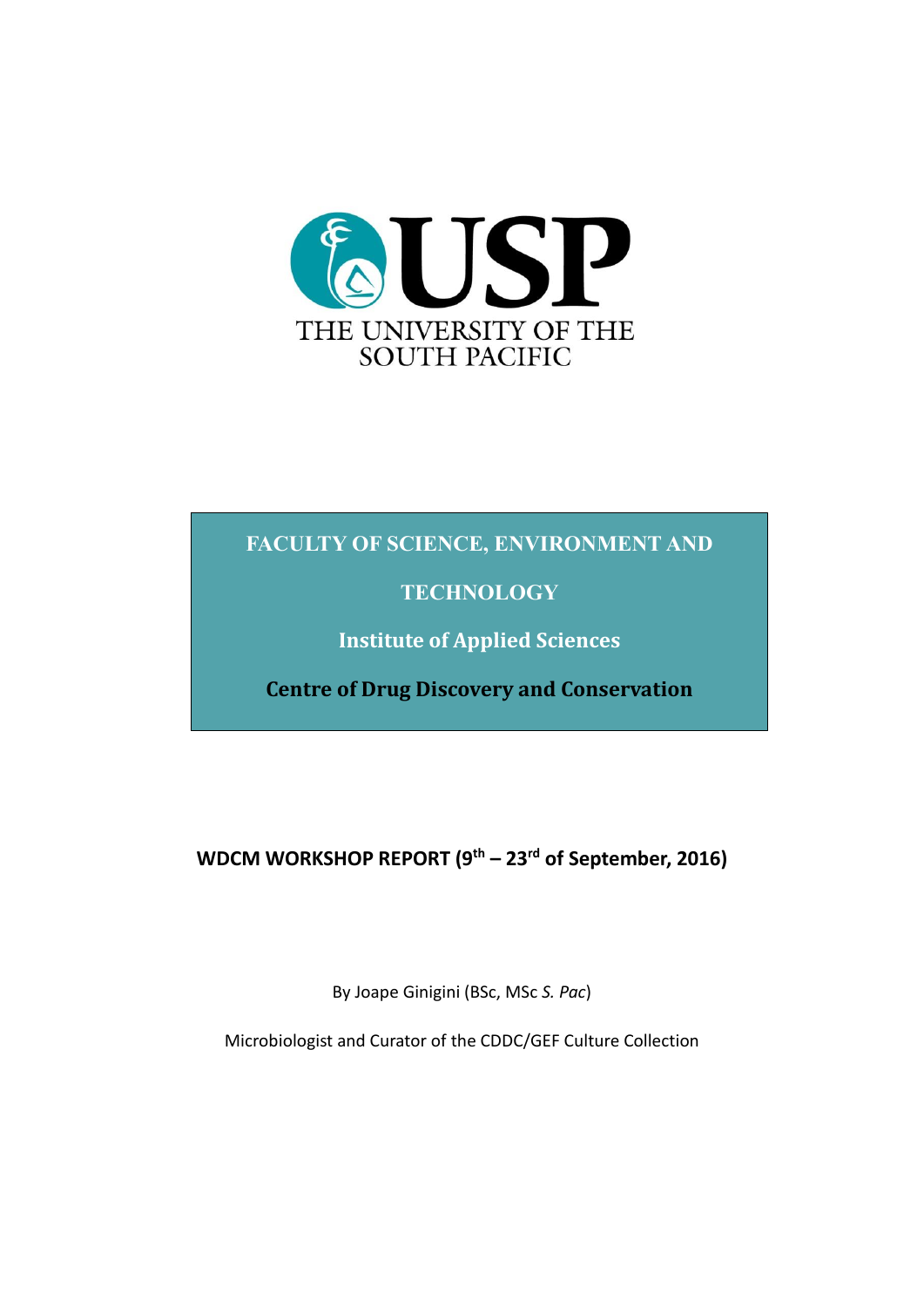# <span id="page-1-0"></span>**Improvements for the CDDC Culture Collection**

#### **Personal Introduction**

Email : ginigini  $j(\partial y)$ usp.ac.fj or  $j\partial y$ ginigini $\partial y$ ahoo.com Phone:  $+(679)$  3232805 or  $+(679)$  3232991 Mobile: + (679) 9075020

My name is Mr. Joape Ginigini and I am from the islands of Fiji in the South Pacific. I am the microbiologist for the University of the South Pacific's (USP) Centre of Drug Discovery and Conservation (CDDC) and also the curator for the culture collections at CDDC in Fiji. I graduated in 2006 with a BSc majoring in Biology and Chemistry at the University of the South Pacific and later received a scholarship for my MSc at the Institute of Applied Science (IAS) graduating in 2012. I am happy to say here that I won a prestigious award for the best Master of Science Thesis in 2012 to 2013 to which I received a gold medal as the award. I have since accumulated an experience and knowledge spanning a period of 9 years in the field of Natural Products Microbiology and 3 of which have been together with work in an industrial microbiological laboratory at IAS. Apart from this, I have also acquired molecular phylogenetic skills and improved chemistry knowledge through my research and now my involvement as lead scientist for the Cosmetopoeia project's Fiji aspect.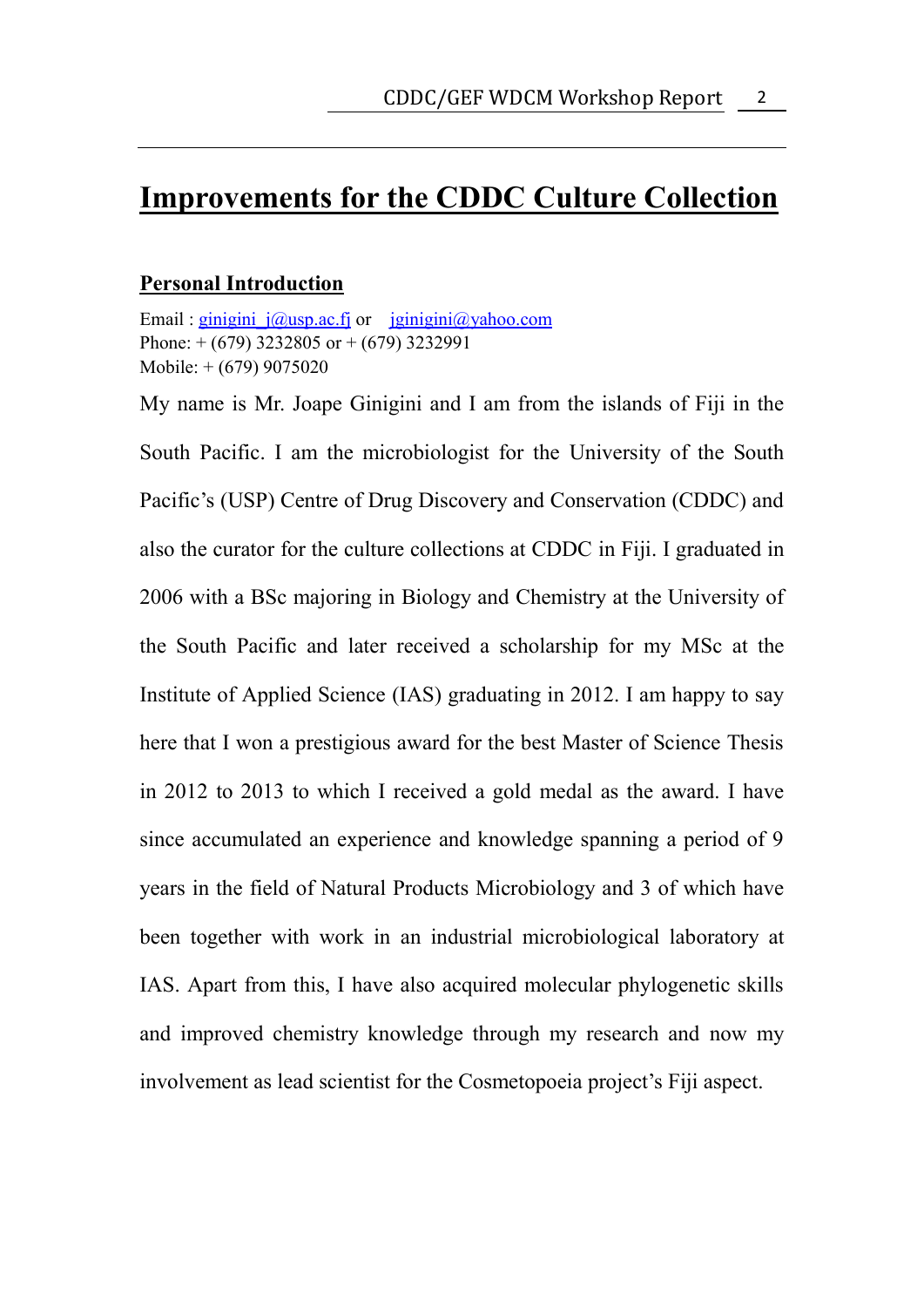## <span id="page-2-1"></span><span id="page-2-0"></span>**Name of Collection:** *CDDC-GEF culture collections*

#### **ABSTRACT**

*The advancement of the cataloging of microbiological organisms at the Institute of Applied Science's CDDC unit has been slow if not stagnant for the last decade. Thanks to the assistance of the Chinese Academy of Sciences and its Institute of Microbiology through the current Director Dr. Juncai Ma, the CDDC's GEF microbiological collection has finally been included into an online catalogue.*

*Key areas that the CDDC culture collections needs to improve on are numerous and its inclusion into the WDCM network can help to improve these key areas. Although the WDCM is immense and draws a myriad of databases and expertise to its services, there are areas that may need improvement. A perfect example of this would be the design of its training courses and the cross-linkage of Institutes for collaborative benefits. All of this and more will discussed in the coming sections.* 

<span id="page-2-2"></span>*(Times New Roman,14)*

### **Key words:**

Cataloging, myriad, cross-linkage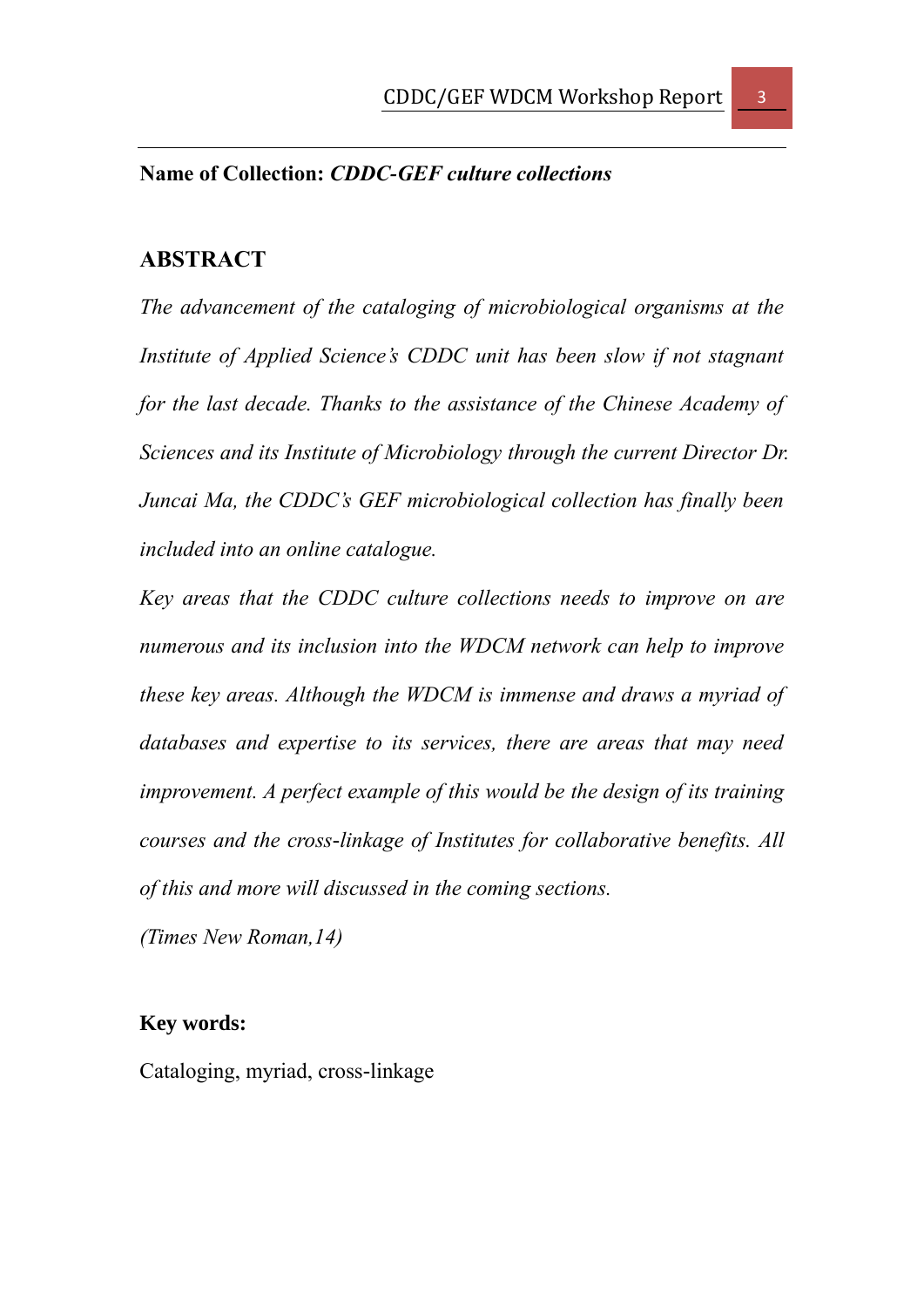|           | A.                                                                    |  |
|-----------|-----------------------------------------------------------------------|--|
| <b>B.</b> |                                                                       |  |
|           |                                                                       |  |
|           |                                                                       |  |
| 5.        | Suggestion on further cooperation between WDCM and your collections 9 |  |
|           |                                                                       |  |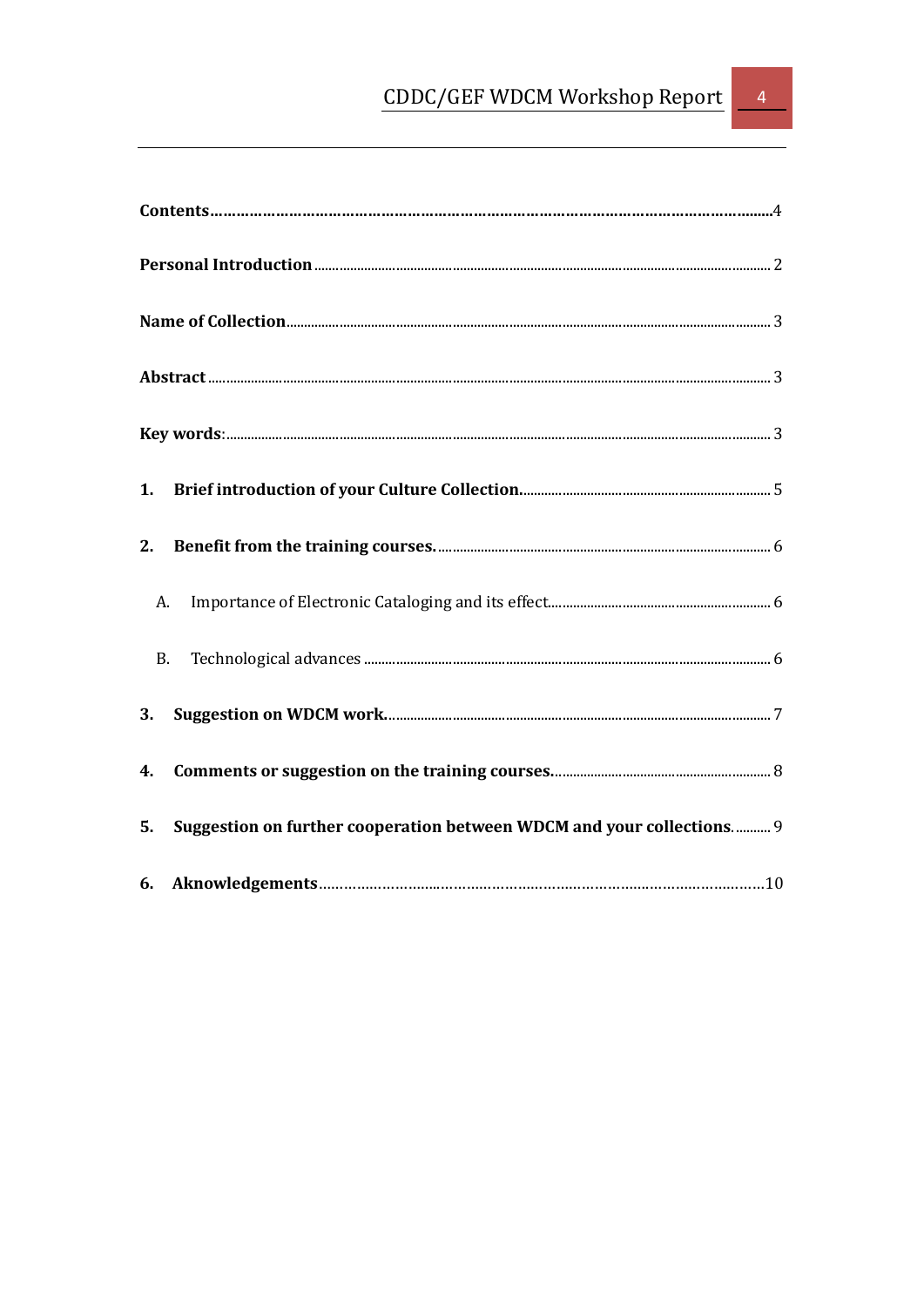## <span id="page-4-0"></span>**1. Brief introduction of your Culture Collection.**

The University of the South Pacific's Institute of Applied Sciences has been involved in applied scientific research for the Faculty of Science, Technology and Environment from 1976 to date. In addition, the Centre of Drug Discovery and Conservation (CDDC) which is one of its 6 units, has been mainly involved in bioprospecting research in the last decade from 2004 to the present day. As there have been many reported cases of re-isolations of natural products from the terrestrial environment, there has been a paradigm shift in the strategies used for source material collection of importance to natural products chemistry and drug discovery as a whole. The CDDC unit is not an acception to this shift as we have been collecting marine invertebrate and algae to isolate symbiotic bacteria apart from isolating compounds from each of these organisms. At the moment, the unit is currently linked to 3 projects, the International Cooperative Biological Diversity Group (ICBG), the Global Environment Facility (GEF) ABS project, and the Fonds de Pacifique sponsored Cosmetopoeia project. There are two culture collections and they are the ICBG and GEF bacterial culture collections. The ICBG project is a collaborative project between the USP, Georgia Institute of Technology (GIT) and Scripps Institute of Oceanography from the University of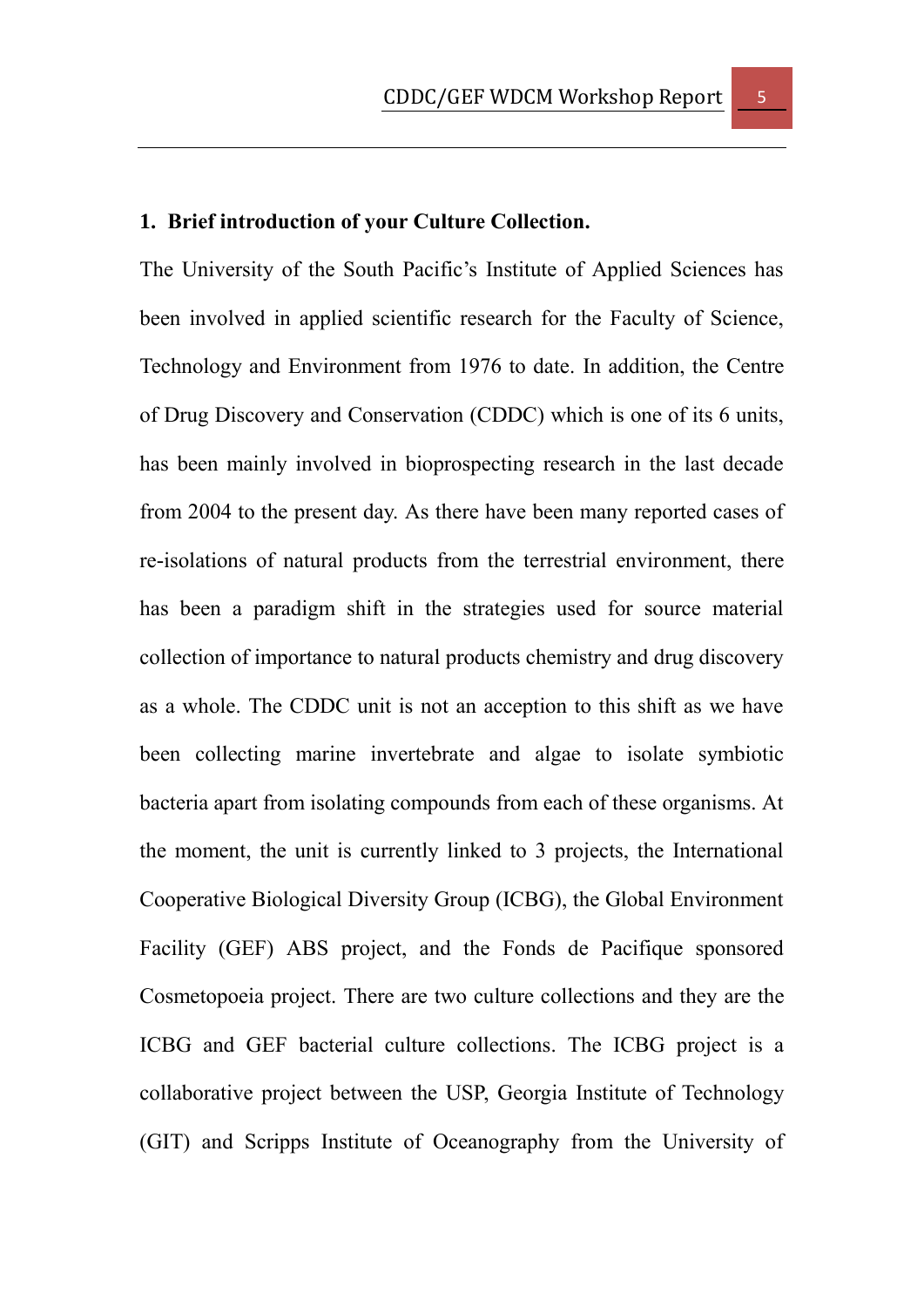California Sandiego both from the USA. On the other hand, the GEF is funded by the Global Environment Facility for bioprospecting of marine resources and includes the establishment of in country policies and regulations on ABS according to the Nagoya protocol.

#### <span id="page-5-0"></span>**2. Benefit from the training courses.**

There are numerous benefits from this training course. Below are those that directly apply to the Centre of Drug Discovery and Conservation:

#### <span id="page-5-1"></span>A. Importance of Electronic Cataloging and its effect

- The use of an e-cataloging system is an easier way to transfer data from a drive to an internet email and send data about a specific sample.
- Can be converted into any format and fed into an online system such as WDCM.
- Can be expanded due to update of IT technology to include specific tools and fields tailored for the culture collections e.g. Biolomics or iCollect software's.
- Assists curators in setting up a Clearing house system which includes items such as Microbial Transfer Agreements and Material Access Agreements in line with accepted ABS practices. Most importantly, it creates a better visibility of the lab internationally enabling the lab to collaborate with interested researchers.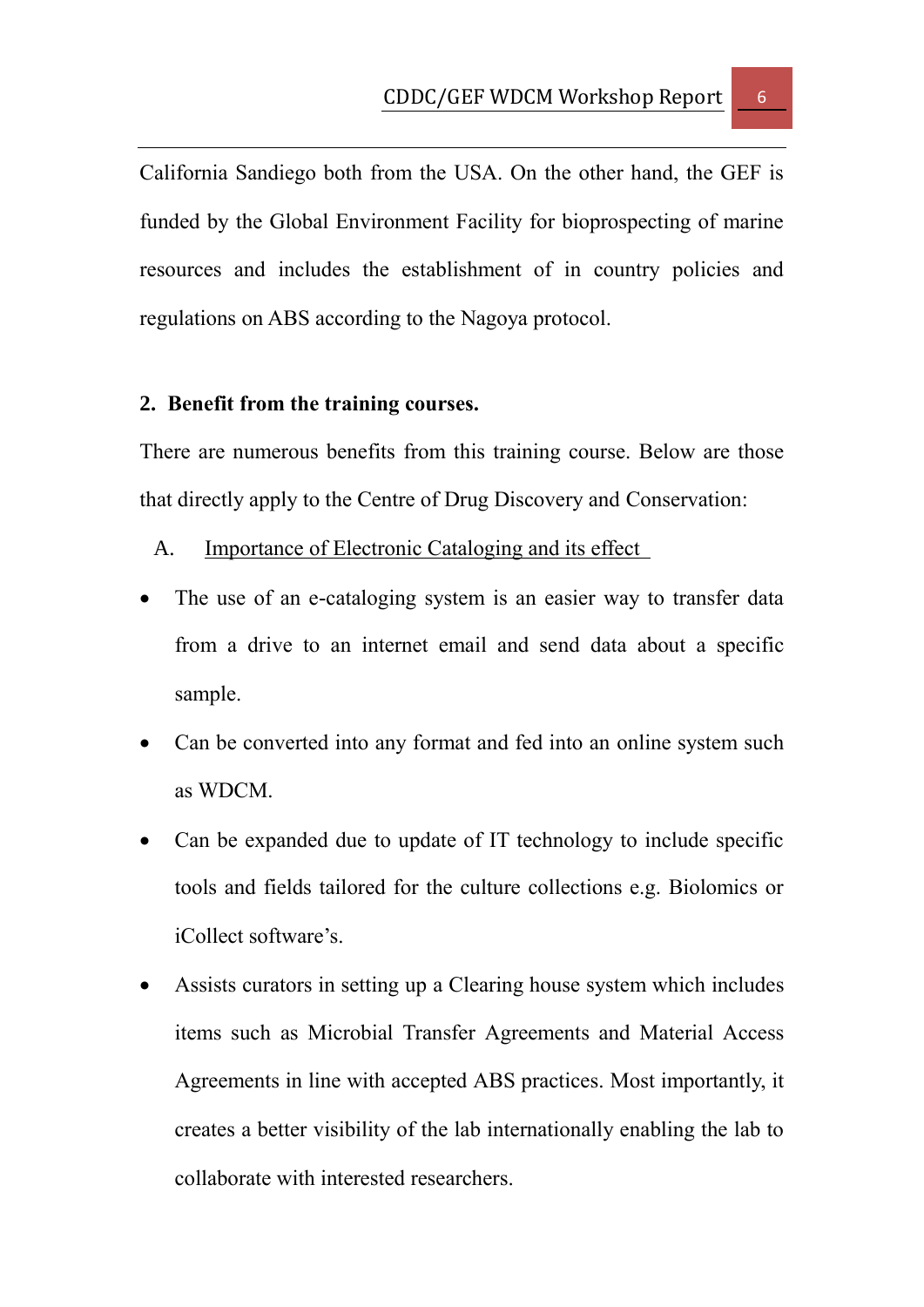### <span id="page-6-0"></span>B. Technological advances

- The introduction of sophisticated accepted tools for database management of a culture collection in accordance with the Nagoya Protocol through ABS best practices e.g. NIEMA, MIRRI and especially WDCM.
- Some collections have highly advanced technical equipment's which was very informatory to our collection especially when CDDC is planning to expand in this area.

#### <span id="page-6-1"></span>**3. Suggestion on WDCM work.**

- A. A more thorough update of species and genus classification must be done as there appears to be differences in some cases on species classification due to the presence of new sequence types and sub-species as seen in JGI work from the USA.
- B. A cataloging system that is universal in terms of sample Id's for each collection with special link to the collection site Id or sediment sample (source Id) for improved sample trace.
- C. An important aspect of most collections which allows exchange of isolates is that these samples are sequenced to give definitive results of genus and species description. Assistance to collections from undeveloped countries may assist and boost the global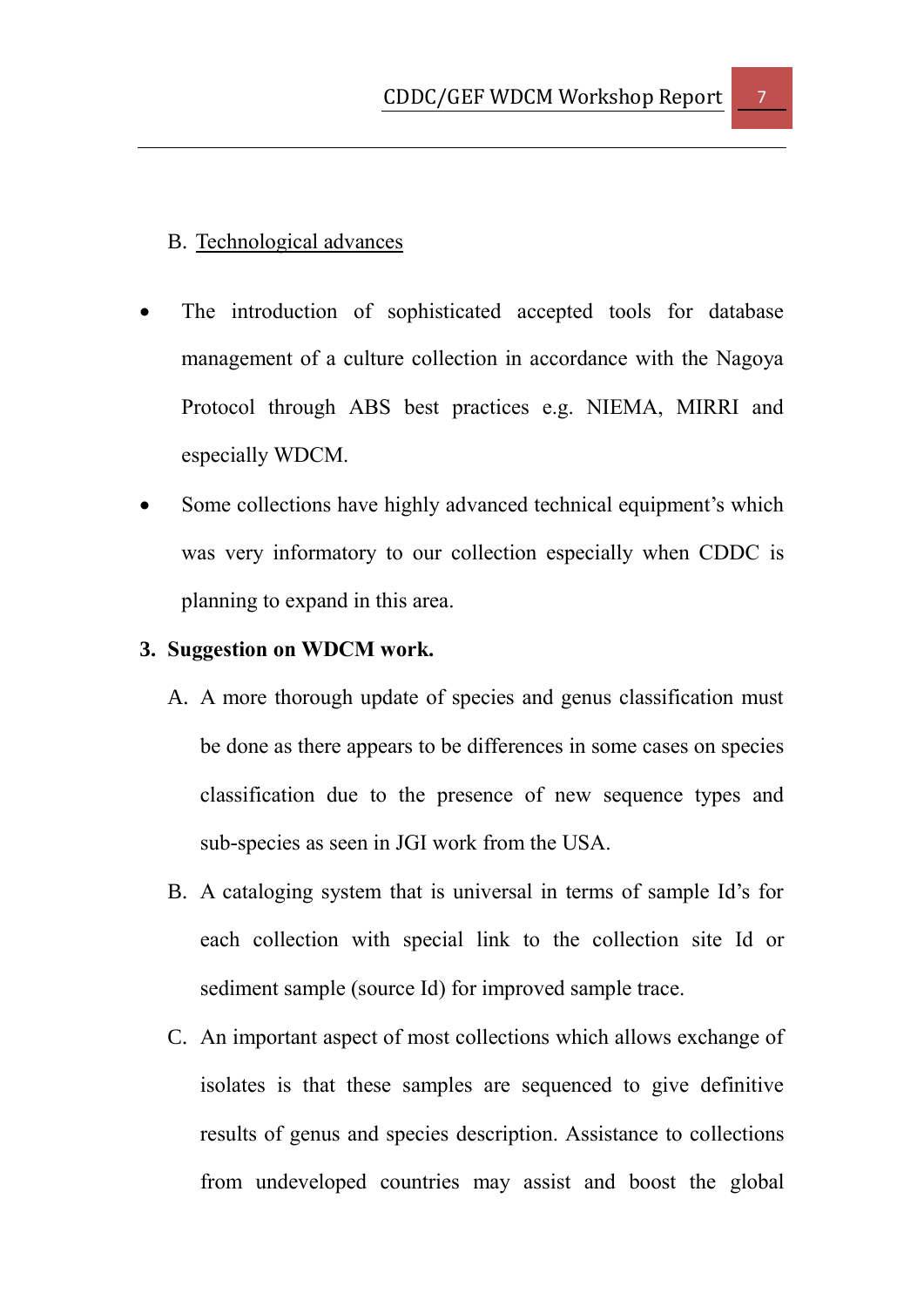catalogue as well especially if they are already included into the system.

D. The two regions Europe and Asia are well advanced in culture collection establishment with their systems and legislations set in legislations. The Oceanic and America's to an extent have yet to establish a network. Again the WDCM resource network would only be increased with greater coverage from these two regions thus assistance or increased collaborations would be a way to solve this. The WFCC-WDCM network can help to foster the establishment of these new networks.

#### <span id="page-7-0"></span>**4. Comments or suggestion on the training courses.**

- A. Recommend a more interactive course to be assimilated would assist the learning process for the participants with hands-on activities.
- B. A tour of more facilities would also be a more effective method of disseminating the information/content for the course especially if the technology at the host institution is advanced and can be a better way for establishing collaborations with those not highly advanced in technology.
- C. For data practice online, internet access is vital thus allocations for internet for trainees must be done to allow a smooth learning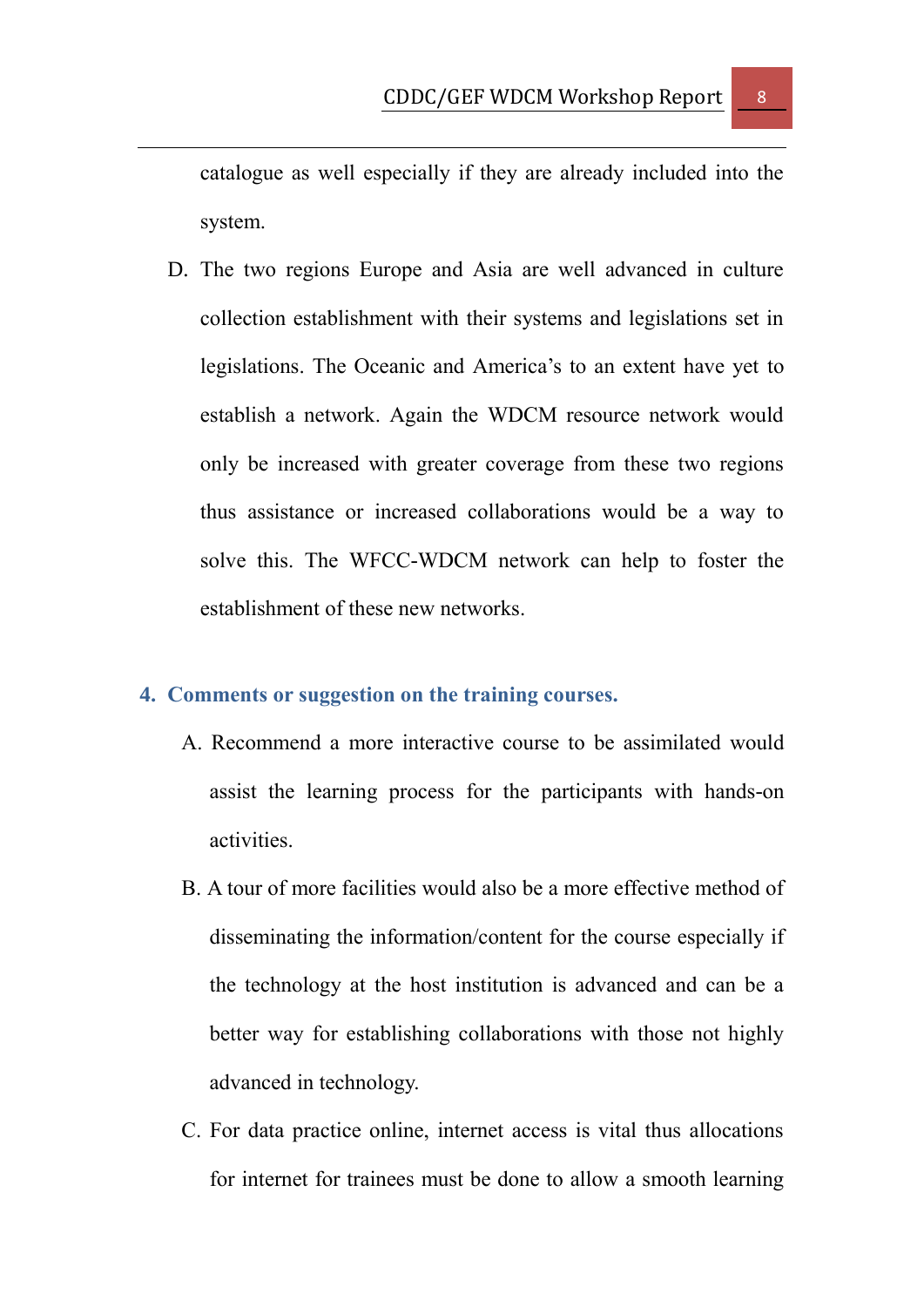experience. This was a key problem during the training.

- <span id="page-8-0"></span>**5. Suggestion on further cooperation between WDCM and your collections.**
	- A. A new collaboration has been initiated during this trip and involves the Bio-resource team for actinomycete genome mining research lead by Prof Yihua Chen of the Institute of the Microbiology and the USP's Institute of Applied Sciences.
	- B. Sequencing assistance is also been sort for rare or interesting actinomycete taxa from the above collaboration for genome sequencing through Prof Chen's team.
	- C. Capacity building for the planned genome mining project for a CDDC staff to come to IMCAS would be an excellent way to improve the project, build capacity and allow for more collaborations in the future.
	- D. The CDDC unit can assist in setting up a collaborative project under ABS accepted practices for sampling of microorganisms in the Fiji Islands for collaborators provided that there is a mutual benefit to both Institutes and larger parent organizations.